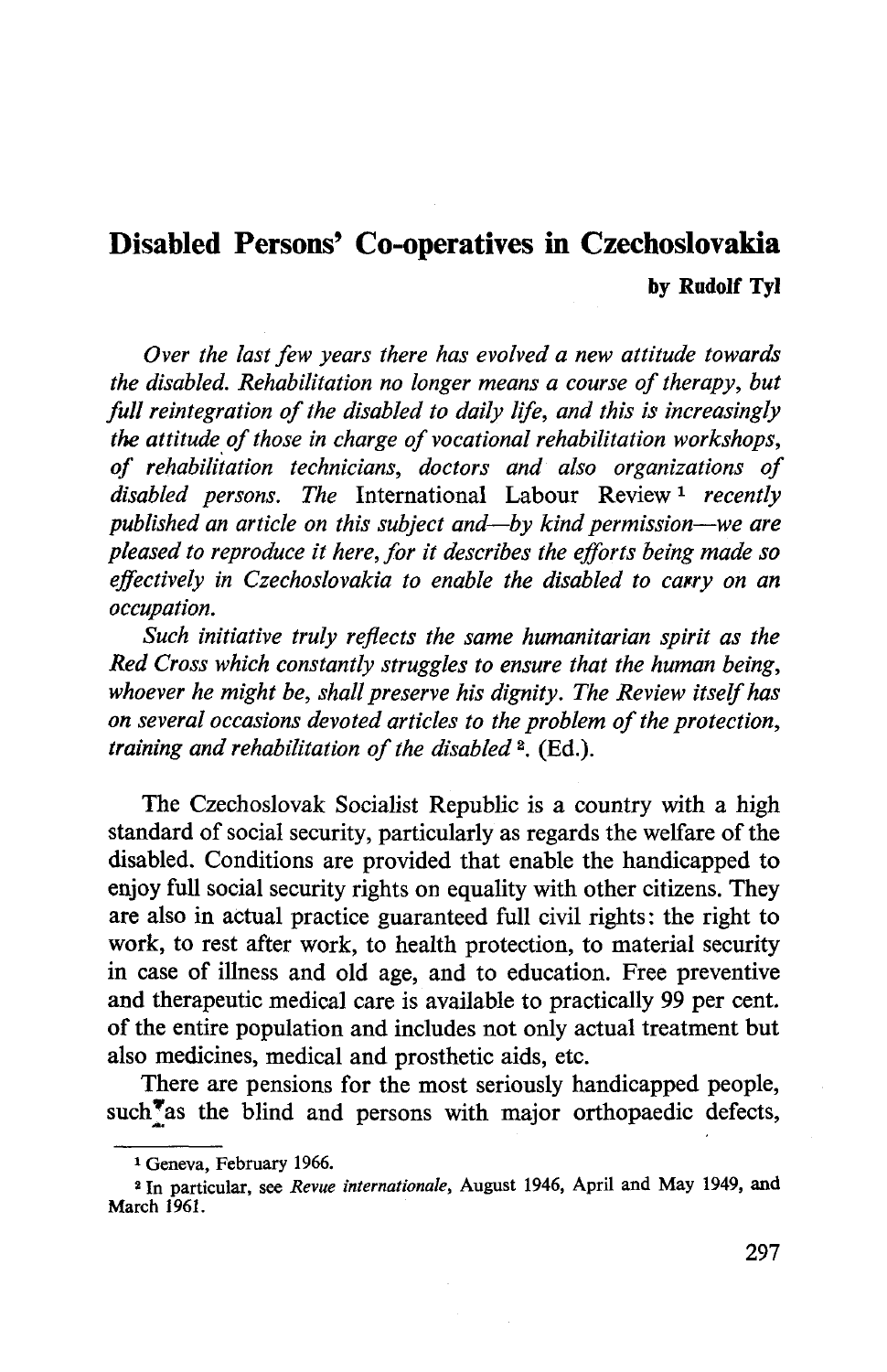### DISABLED PERSONS' CO-OPERATIVES IN CZECHOSLOVAKIA

irrespective of whether the disability arises in connection with the person's employment or in an earlier part of his life, or whether it has existed since his birth. The calculation of the disability pension especially favours the younger age groups. The social security pattern includes not only pension insurance but also full social welfare care—care for citizens with a reduced working capacity, institutional care and supplementary care, carried out by local government authorities known as National Committees. Vocational rehabilitation is co-ordinated with therapeutic and social rehabilitation as their logical sequel. Rehabilitation also includes education and training within the framework of the national system of schools, and other educational facilities, where children and juveniles with sensory and physical defects are prepared for their future occupations.

#### Employment for the disabled

This fact, however, does not free the State from the responsibility of providing employment opportunities for the handicapped. More and more disabled persons are taking up employment because of the general shortage of manpower in the country and of the fact that, as a matter of principle, a disability pension under the appropriate legal regulations is not subject to any deduction when the recipient is in employment.

After the Second World War it was necessary to find work for many persons of productive age who had been injured or disabled. Furthermore, employment had to be found every year for young disabled persons graduating from a number of training and educational centres. In view of the specific conditions necessary before disabled persons can join in the labour process, a suitable sector of production had to be chosen in which such conditions could be created for handicapped workers.

In the second half of 1949, therefore, appropriate steps were taken for the employment of invalids in the workshops of the co-operatives, which form an important part of the national economy in Czechoslovakia. At the beginning of 1950 the first producer co-operatives for disabled persons came into being, their rules of employment having been suitably adapted to the difficult task of employing the disabled.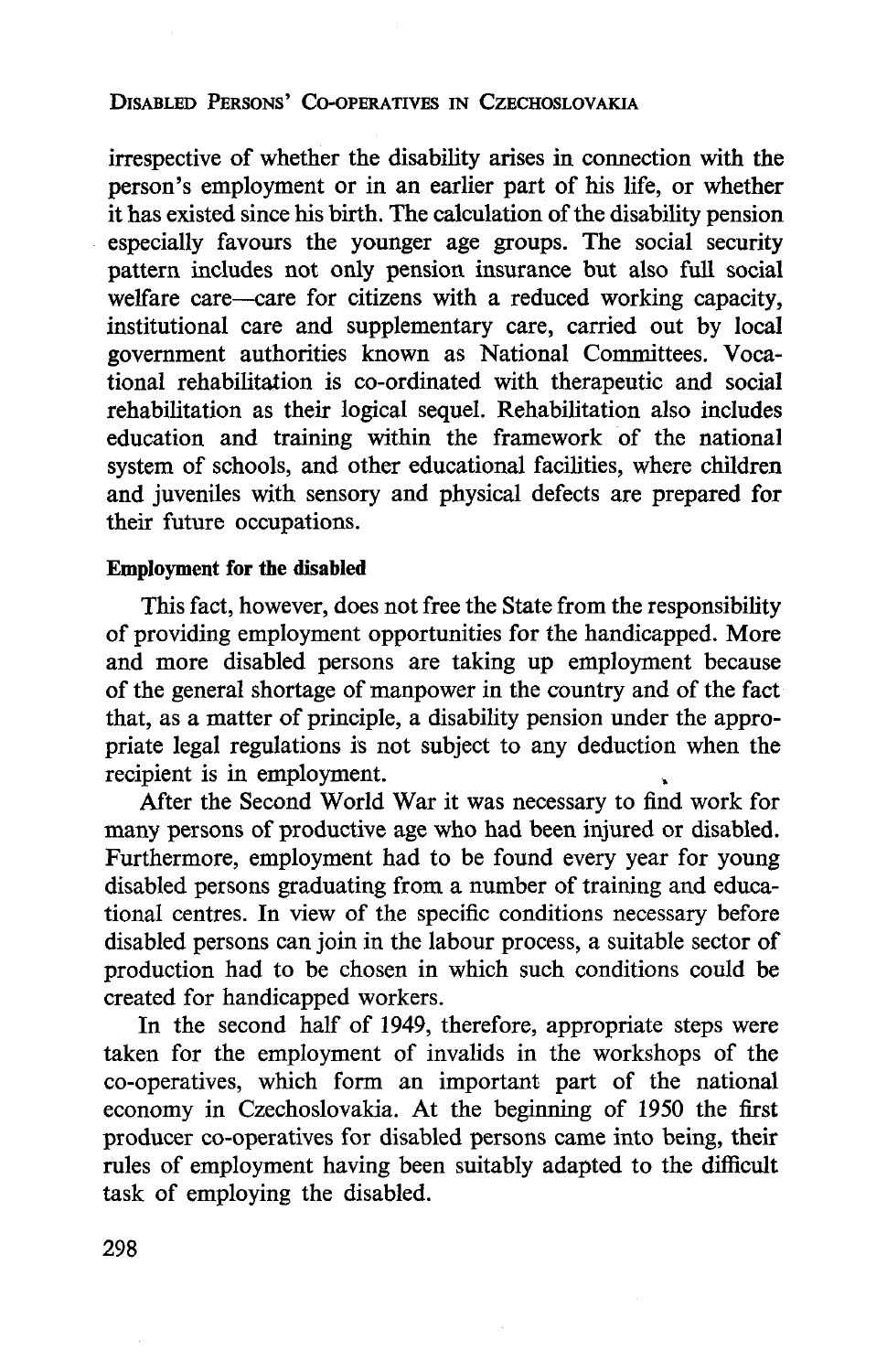# **n** Growth of disabled persons' co-operatives

To illustrate the progress of the scheme, let us take as an example the development of the largest people's producer co-operative, the Druteva in Prague (the name is an abbreviation of the Czech for " co-operative society of physically disabled persons"). The beginnings were very difficult. Neither workshops nor branches of production were suited to the employment of disabled persons, particularly those with a high percentage of disability. There was also a lack of experience. However, the Druteva took over the complete production of brushes and baskets by blind persons, as well as the workshops for the disabled that had been established before the Second World War by disabled persons' associations. This was the basis on which the co-operative started. Its workshops were situated not only in Prague but also in Brno and in other towns throughout the Republic. The attraction of good working conditions and, particularly, the possibility of obtaining home work (which is given out on a large scale to invalids) led to an increase in the co-operative's membership to 1,400 persons.

Since the management of a co-operative with many workshops at different places was very difficult, it was found necessary to divide them between three new co-operatives. The principal one remained in Prague, while a second similar co-operative with the same name was set up in Brno, famous for its fairs, and the third in Jablonec nad Nisou (Northern Bohemia). This aroused interest in the other regions of the Republic, and as a result several more co-operatives of disabled persons were established under the aegis of the Central Union of Producer Co-operatives. This development was encouraged by the special conditions and advantages created for co-operatives of this type, particularly as regards the allotment of investment capital, priority in supply of material, price policy, allocation of workshops, selection of suitable branches of production, and exemption from co-operative income tax.

At present there are 46 disabled persons' co-operatives in operation in the Republic; they have nearly 15,000 members—11.5 per cent, of the total membership of the producer co-operative movement.

The producer co-operatives of disabled persons specialise in metal-working, furniture, toys and baskets, machine and hand-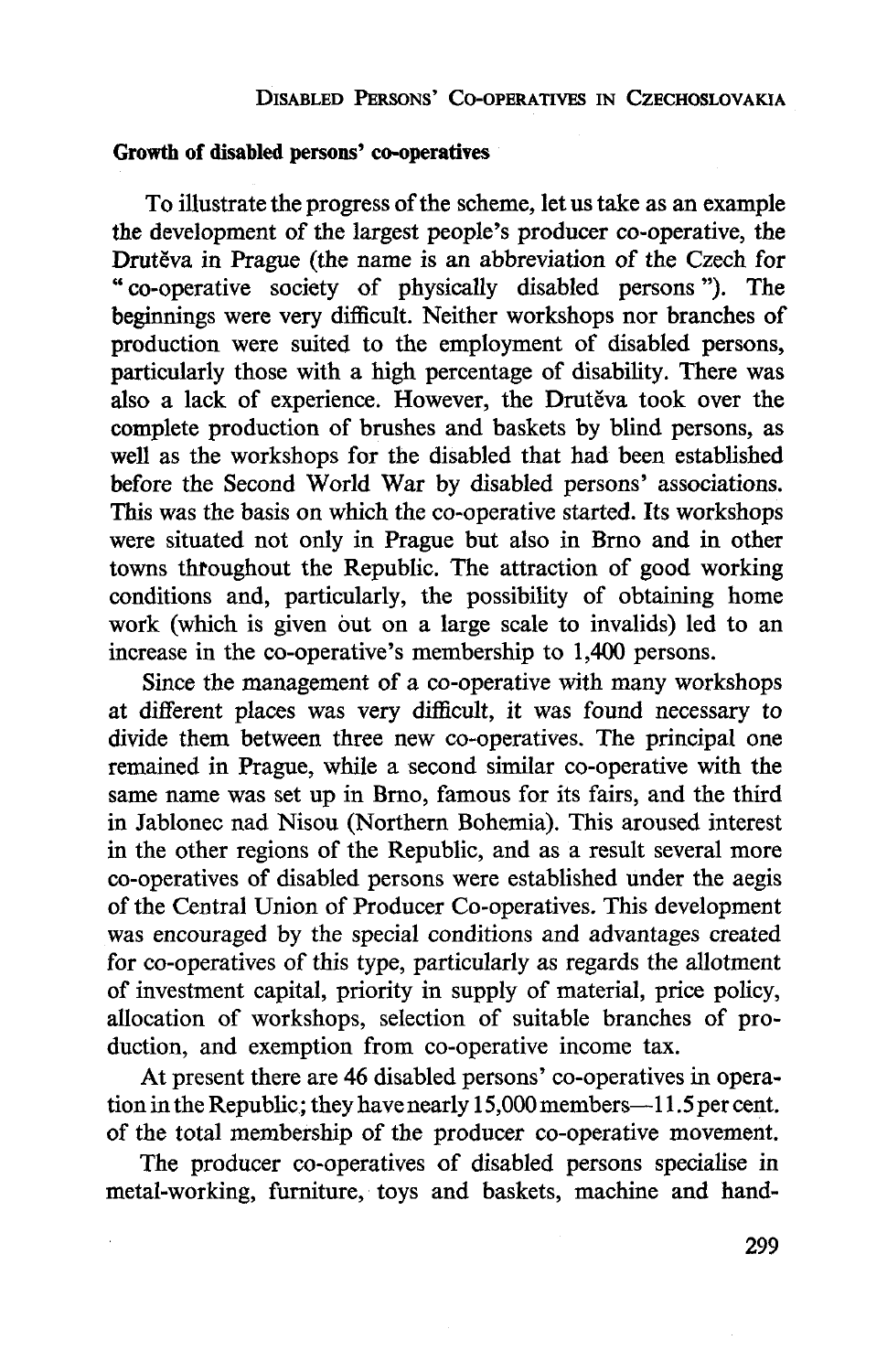knitting, weaving, clothes (including children's wear and the mending of underwear), leather goods (including repairs), gifts and souvenirs, small items of glassware, Christmas-tree decorations, artistic ceramics, various card-board products, etc. Thirteen of these co-operatives offer services such as the safe custody of various objects; parking lots; repair and tuning of musical instruments; the repair of fountain pens, lighters, toys, umbrellas, garments and underwear; and various photographic services.

The regulations governing disabled persons' co-operatives are similar to the rules of other producer co-operatives, but contain additional provisions with regard to their character and specific purpose. The cost of a member's share in the disabled persons' co-operatives is substantially lower than in the other producer cooperatives.

The preferential treatment enjoyed by disabled persons' cooperatives in the allocation of capital has been very advantageous to them in capital construction. The Druteva co-operatives in Prague and Brno were the first two to start the construction of new premises. In 1961 new workshops were put into operation, which brought about a gradual concentration of production and consequently higher productivity of labour and better economic results. A new workshop in Prague is to be completed in the near future. The construction of new workshops has resulted in a further expansion of the two largest co-operatives of disabled persons, so that at present the Prague Drutěva has over 1,500 workers, while that at Brno has about 800. Such progress is not exceptional, for a number of other co-operatives have also built new workshops. The blind are catered for by highly specialised co-operatives that have dormitories for their members, and the largest co-operatives in Prague, Brno and Bratislava provide separate workshops for blind workers, with specially favourable working conditions and facilities for cultural and social life.

The products made by the disabled workers of the Prague Druteva have become very popular with all sections of the population and there is a considerable demand for womens' knitted wear, womens' and men's sweaters and cardigans, cashmere scarves, leather goods, fashion accessories, sports wear and other goods bearing the Druteva mark. The annual fashion shows organised by the Prague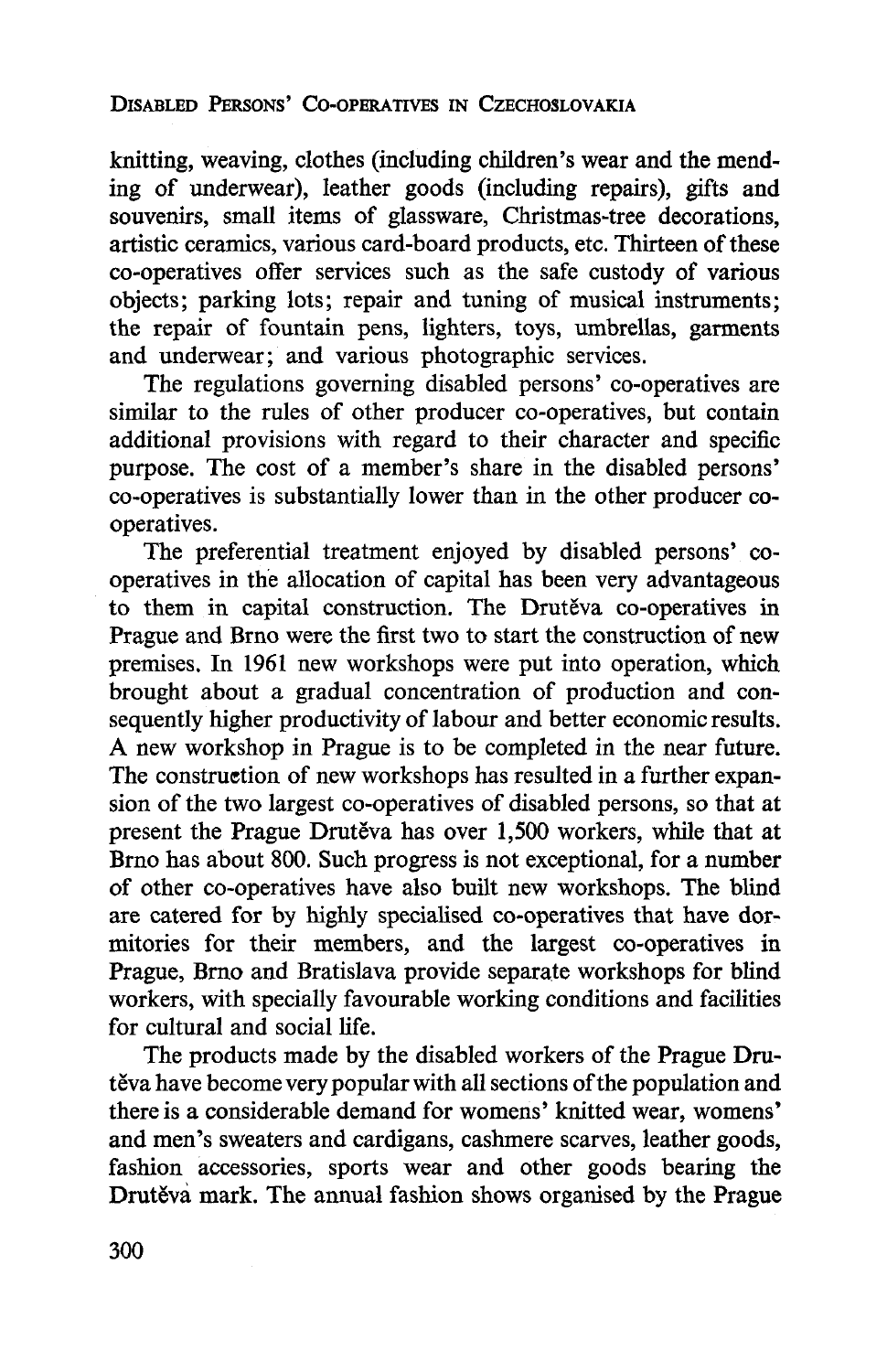Drutěva attract great interest and virtually set the fashion in knitwear garments. The high standard of the articles produced by the largest disabled persons' co-operatives depends on the use of the most up-to-date machines in workshops that are very well equipped technically.

#### **Homeworkers**

Homeworkers, who are specially trained and who account for about 50 per cent, of all the worker-members of disabled persons' co-operatives (as in the Prague Druteva, for example), also have an excellent standard of work. For the most seriously handicapped homeworkers the raw material is brought to their door and the finished product taken away by the co-operative's own transport. Other homeworkers are expected to call personally at headquarters to collect the material they need and to bring the finished product back to it. During the hours when the homeworkers call for these purposes the spacious hall of the new building of the co-operative in Prague resembles a busy day at the stock exchange or in a bank. The homeworkers do not only receive the necessary materials: all other essentials, such as instructions, patterns, etc., are also carefully prepared for them beforehand.

There is no doubt that the seriously handicapped have received great assistance from the home work organised by these co-operatives. Such persons, since they work at home, can adapt the speed of their work to their physical condition, may perhaps be able to put aside their orthopaedic aids, and divide the working day according to their needs, This form of employment is particularly advantageous to people whose mobility is limited and who would find it difficult to get to the workshops. Well-organised home work undoubtedly has a favourable influence on the workers' efficiency and especially on their psychological condition.

# Welfare facilities

Great attention is paid by disabled persons' co-operatives to cultural and social activities. The co-operatives provide libraries and works clubs, where the cultural and social life of the members is organised. The members are encouraged to join together in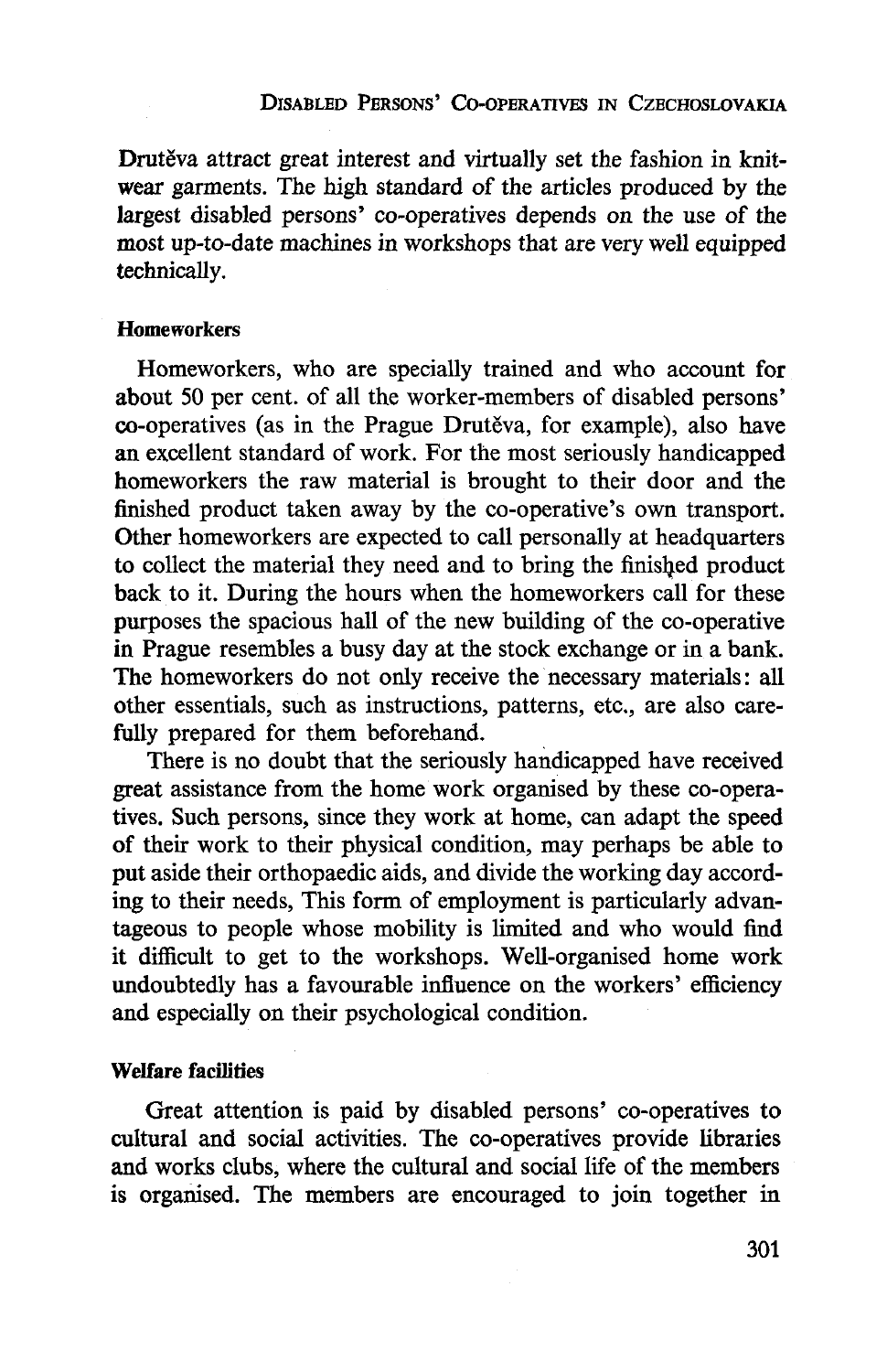## DISABLED PERSONS' CO-OPERATIVES IN CZECHOSLOVAKIA

cultural groups for such things as photography, chess, sports, tourism, etc. The Prague Drutěva, for example, has set up a members' club and a cafeteria where the workers can have their meals. Considerable interest has also been attracted by its musical ensemble, its blind members' choir and its sports group for tourism and camping. The costs incurred in connection with these activities are defrayed out of the co-operative's special fund, to which a certain percentage of the profits is regularly allocated.

Special attention is paid to periodic medical check-ups and health care in general. Preventive medical examinations are carried out regularly and on their basis various measures are taken: treatment, transfer to another branch of production, recommendation of a shorter working day, reservation for spa treatment, etc. Medical care comes under the state health administration. Several disabled persons' co-operatives have recently been selected to be the centre of a complete health service.

Holidays may be spent either in the co-operatives' own establishments or elsewhere. Usually there is a programme of cultural events, and medical attention is always available. The cultural programmes are arranged so as to enable all the holiday-makers to take part in them. These vacations last for a fortnight. For blind members special holiday programmes are organised in the capital of the Republic.

#### Recruitment and training

The recruitment of disabled persons for the co-operatives is carried out in close co-ordination with the social welfare departments of the Councils of National Committees which decide, on the basis of medical examination and recommendation, whether or not the disabled person concerned is fit for employment. The decisive criterion is the percentage and the nature of the disability of the individual. The place of work is chosen to aid physical rehabilitation and to prevent any deterioration of health.

To improve the care of the disabled in general, the Research Institute of the State Social Security Board carries out systematic studies of the influence of certain kinds of work on their health. The findings of such research serve as a basis for standardising certain jobs suitable for disabled workers. Special arrangements